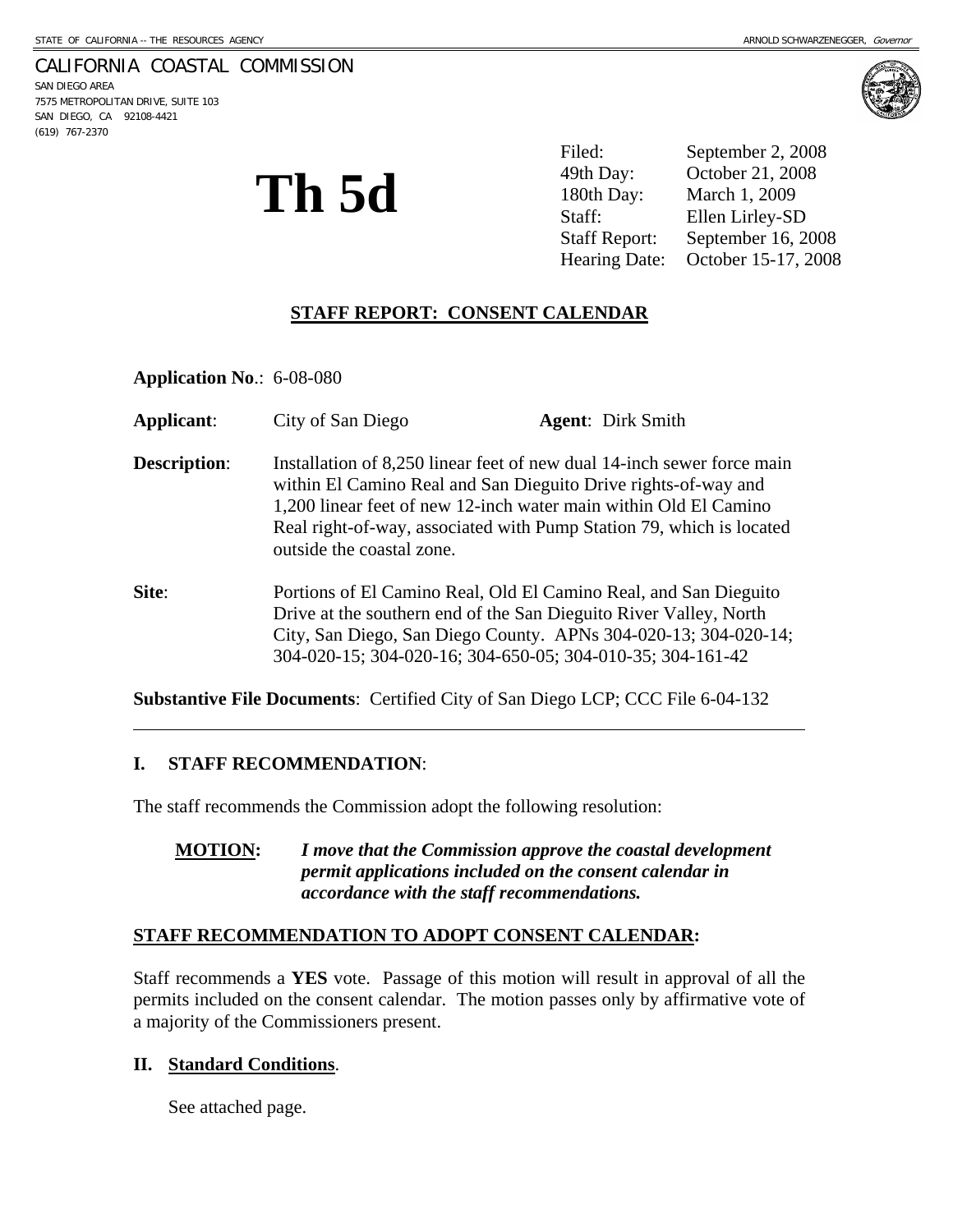6-08-080 Page 2

#### **III. Findings and Declarations.**

The Commission finds and declares as follows:

 **A. Detailed Project Description/History**. The City of San Diego is proposing to make improvements in its sewer and water facilities in, and south of, the San Dieguito River Valley. Specifically, the City proposes to install 8,250 linear feet of new dual 14 inch sewer force main within the El Camino Real and San Dieguito Drive rights-of-way, and also to install approximately 1,200 linear feet of new 12-inch water main within the Old El Camino Real right-of-way. An existing 8-inch sewer main in Old El Camino Real will be abandoned. The proposed sewer and water lines are portions of accessory improvements associated with the replacement and expansion of Pump Station 79, which is located outside the coastal zone, on the north side of San Dieguito Drive, east of Old El Camino Real, which forms the coastal zone boundary in this area.

Coastal Development Permit #6-04-132 was approved by the Coastal Commission in 2005, and authorized this exact same project. All potential Coastal Act issues were identified, addressed and resolved in that permit, which included a special condition requiring submittal of a staging and storage plan meeting specified parameters. This condition was satisfied and the permit issued. However, due to adverse circumstances at the City, the project was never built and the permit has now expired. The subject application proposes the same improvements as before, and now includes identification of the staging and storage areas in appropriate locations, such that the special condition is no longer needed.

The specific portions of the project subject to this review are located within an area of deferred certification known as the North City Future Urbanizing Area (NCFUA), Subarea II. As such, the coastal development permit for these components is processed by the Coastal Commission. The City of San Diego will issue a non-appealable coastal development permit or permit exemption for any coastal zone components south of the NCFUA boundary, within Carmel Valley Neighborhood 7, which is part of the City's certified LCP. Chapter 3 of the Coastal Act is the legal standard of review for the subject Commission-issued permit.

 **B. Biological Resources**. Coastal Act policies 30240 and 30251 restrict the alteration of natural landforms and protect sensitive habitats. Section 30231 of the Coastal Act requires that coastal waters are protected and runoff minimized. Although there are sensitive biological resources within the river valley, no portion of the subject project components is within 100 feet of any identified sensitive habitats, such that the project will not encroach within the area typically reserved as a buffer between development and sensitive resources. Moreover, the proposed project will not impact any components of the San Dieguito Restoration Plan. Therefore, the proposed development will not have an adverse impact on any sensitive habitat, and will not result in erosion or adverse impacts to water quality, as adequate temporary erosion controls (construction BMPs) will be provided. Thus, the project is consistent with the resource protection policies of Chapter 3 of the Coastal Act.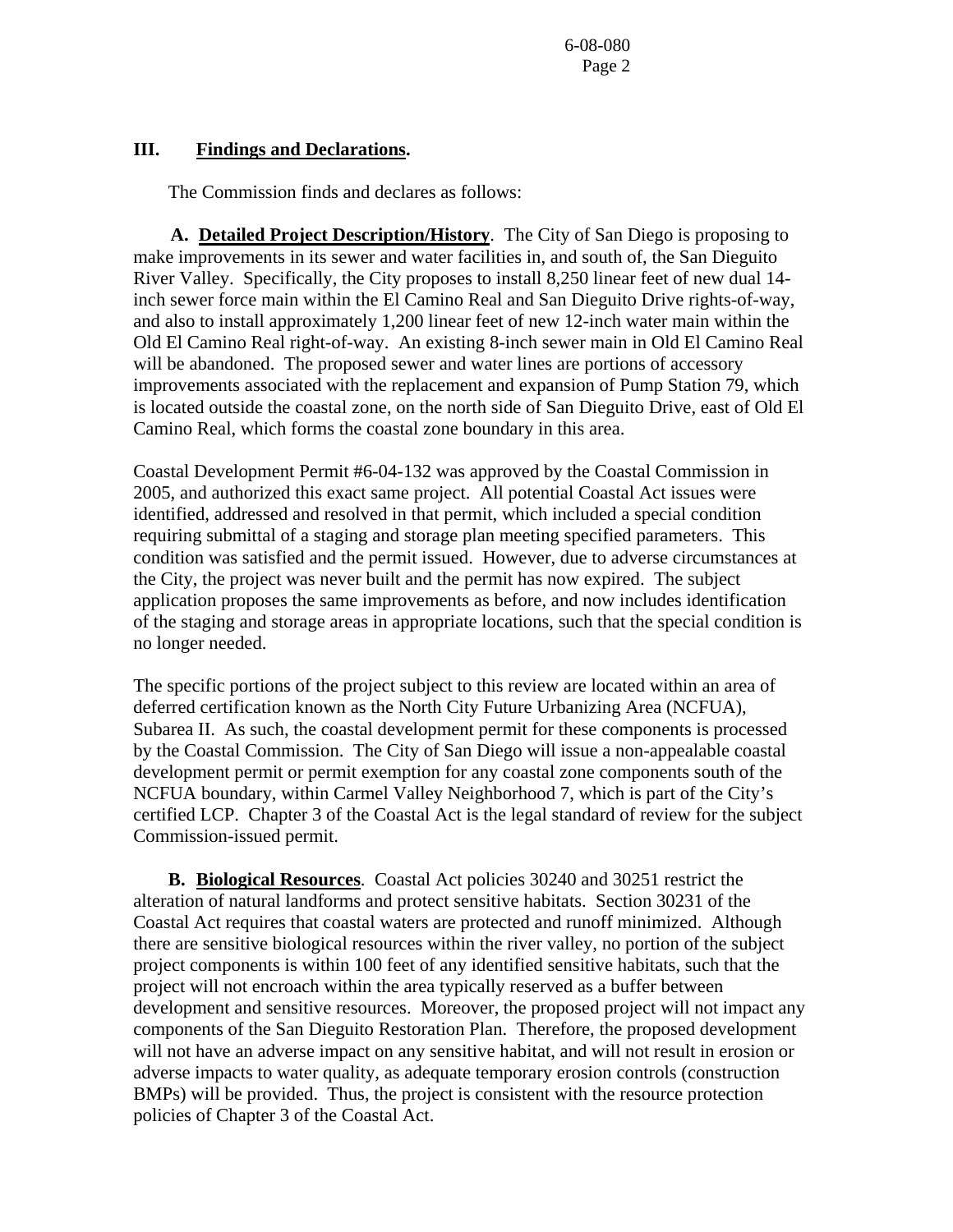6-08-080 Page 3

 **C. Community Character /Visual Quality.** The development is located within a partially developed and partially open space area. As all sewer line facilities will be underground, the constructed project will be compatible with the character and scale of the surrounding area and will not impact public views. Therefore, the Commission finds that the development conforms to Section 30251 of the Coastal Act.

 **D. Growth Inducement.** Given that the proposed development involves the upgrade of existing sewer and water pipes to larger pipes, the question arises to whether the project is growth inducing. In this case, the project is part of a planned sewer upgrade that is proposed to replace existing degraded sewer lines for the protection of water quality and existing sewer service, and the project does not include any new additional lines. Moreover, the main purpose of increasing the size of the pipe is to meet current Metropolitan Wastewater Department Sewer Design Guidelines. However, the sewer pipe upgrade and replacement will accommodate planned development to build-out of the area to the east, outside the coastal zone. Thus, as proposed, this development will not be growth-inducing and is consistent with Section 30250 of the Coastal Act.

 **E. Local Coastal Planning**. The subject site is located in an area of deferred certification, where the Commission retains permit authority and Chapter 3 of the Coastal Act remains the legal standard of review. The proposed development is consistent with Chapter 3 of the Coastal Act. Therefore, approval of the project will not prejudice the ability of the City of San Diego to prepare a fully certifiable land use plan for this area.

 **F. California Environmental Quality Act**. There are no feasible alternatives or feasible mitigation measures available which would substantially lessen any significant adverse effect which the activity may have on the environment. Therefore, the Commission finds that the proposed project is the least environmentally damaging feasible alternative and is consistent with the requirements of the Coastal Act to conform to CEQA.

# **STANDARD CONDITIONS:**

- 1. Notice of Receipt and Acknowledgment. The permit is not valid and development shall not commence until a copy of the permit, signed by the permittee or authorized agent, acknowledging receipt of the permit and acceptance of the terms and conditions, is returned to the Commission office.
- 2. Expiration. If development has not commenced, the permit will expire two years from the date on which the Commission voted on the application. Development shall be pursued in a diligent manner and completed in a reasonable period of time. Application for extension of the permit must be made prior to the expiration date.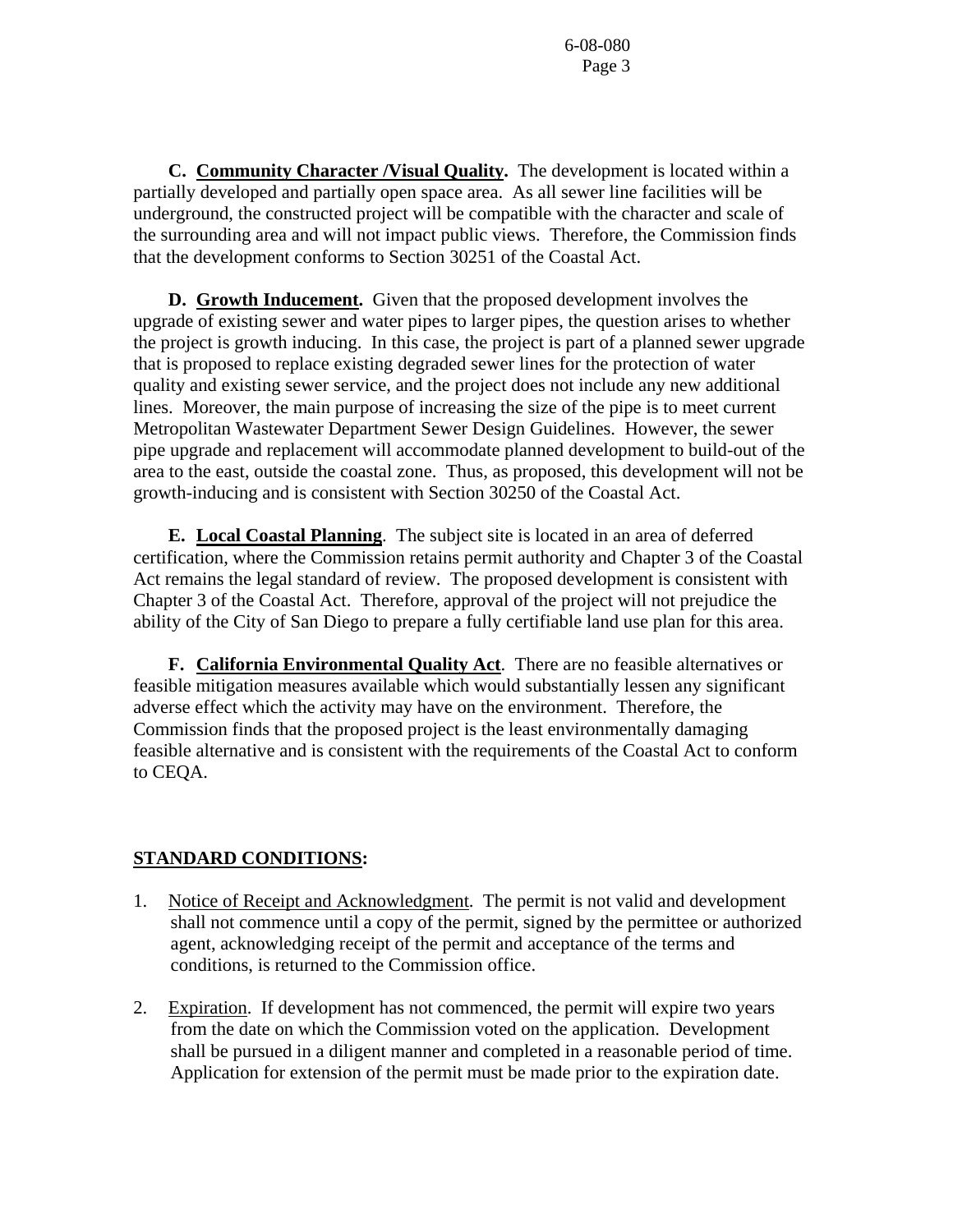6-08-080 Page 4

- 3. Interpretation. Any questions of intent or interpretation of any condition will be resolved by the Executive Director or the Commission.
- 4. Assignment. The permit may be assigned to any qualified person, provided assignee files with the Commission an affidavit accepting all terms and conditions of the permit.
- 5. Terms and Conditions Run with the Land. These terms and conditions shall be perpetual, and it is the intention of the Commission and the permittee to bind all future owners and possessors of the subject property to the terms and conditions.

(G:\San Diego\Reports\2008\6-08-080 City of SD sewer pipe stfrpt.doc)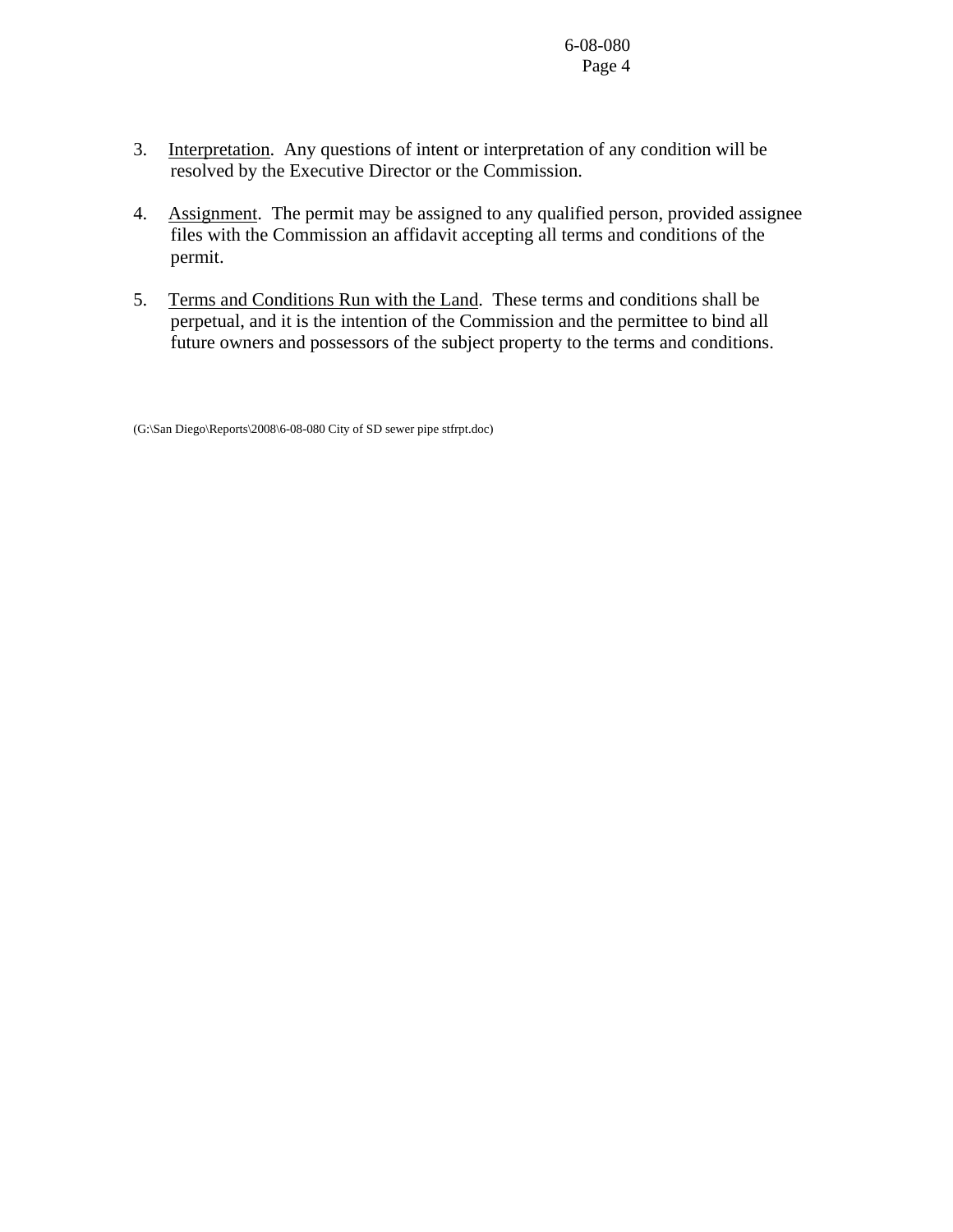$6 - 08 - 080$ E June **RATCHO**  $\begin{bmatrix} 33 \\ m \end{bmatrix}$ **ANTIGOTO VEJO DR ZALAN**  $\frac{4}{3}$ 4900 É,  $\mathcal{L}$ VISTA DE TIER <u>are</u> fi **FAIRBANK**<br>COUNTRY <sup>NEQUITO</sup>  $\frac{1}{4}$ **PART** 5 SEE  $\nabla^{\mu}$  $rac{30}{20}$ <br> $frac{1}{20}$ <br> $frac{1}{20}$ 3 LADERA LINCA NY  $\overline{20}$ Pump Station 79 HILTON<br>
DEL HAR<br>
TURE<br>
RO AMO **PROPOSED** DI'EGUIO **GATINITO** RECHE 氐 لمحيج 上下来  $\overline{\mathcal{L}}$ باعو MК e Court  $CC$ SAY  $\widetilde{\mathbb{B}}^{12}$  SAN ROPOSED<br>WATER MAIN ₫  $\frac{1}{3}$  CL  $\overline{7}$ ĝ,  $\begin{array}{c}\n\mathbf{3} & \text{SE} \\
\mathbf{1} & \text{SE} \\
\mathbf{2} & \text{SE} \\
\mathbf{3} & \text{SE} \\
\mathbf{4} & \text{SE} \\
\mathbf{5} & \text{SE} \\
\mathbf{6} & \text{SE} \\
\mathbf{7} & \text{SE} \\
\mathbf{8} & \text{SE} \\
\mathbf{9} & \text{SE} \\
\mathbf{1} & \text{SE} \\
\mathbf{1} & \text{SE} \\
\mathbf{2} & \text{SE} \\
\mathbf{3} & \text{SE} \\
\mathbf{4} & \text{SE} \\
\mathbf{5} & \text{SE} \\
\mathbf{$ **SANCHO** 쒸 **DIEGO CONZALES** 屋 **ORAKENO** Ü ゔ U R4W<br>R3W nger<br>Si ٣, **PACE** FINCHLE OVERLOOK **Prop** oβ ነራ (₹ **CRES** 1 0mg<br>2 0mg<br>3 0mg<br>4 0mg<br>5 0mg TORREY PINES<br>E<sup>HS</sup> OPEN  $\sim$  SPACE Einer **EXAMPLE 1999**<br>HEIGHT!<br>HEIGHT! **MANGO**  $\sim$  13 1.3.11<br>- 唐<br>- 上 一篇 **Excession MAR** 릐 圖 **PERIT SERVICE CONTROL** 18  $rac{57000}{4200}$ 휈 可意情人 ¦S ْمُ أ LOZANA<sup>W</sup>E g CORTE FA 燬 **E**ORRE ē **Kongression** း ড ۽ ا **ALNES** IМ **CUMEL**<br>NUMBER E мIО

| <b>EXHIBIT NO.</b>            |  |
|-------------------------------|--|
| <b>APPLICATION NO.</b>        |  |
| 6-08-080                      |  |
| Location Map                  |  |
| California Coastal Commission |  |

6-08-080 Page 5